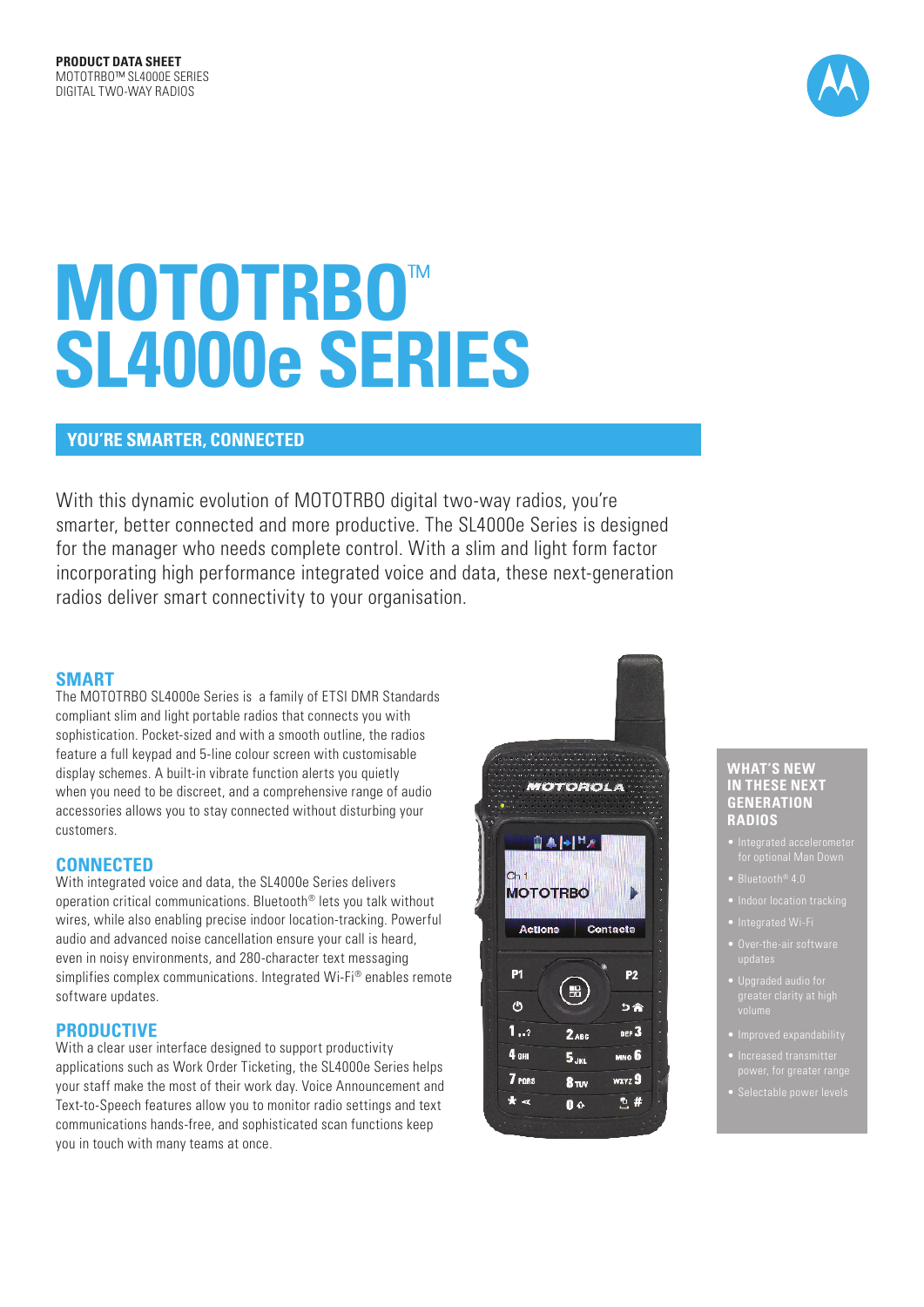

| Model Number                      | SL4010e, SL4000e <sup>1</sup> |  |  |  |  |  |
|-----------------------------------|-------------------------------|--|--|--|--|--|
| Band                              | UHF Band 1                    |  |  |  |  |  |
| <b>GENERAL SPECIFICATIONS</b>     |                               |  |  |  |  |  |
| Frequency                         | 403-470 MHz                   |  |  |  |  |  |
| High Power Output                 | 3 W                           |  |  |  |  |  |
| Low Power Output                  | 1 W                           |  |  |  |  |  |
| Channel Spacing                   | 12.5 kHz                      |  |  |  |  |  |
| <b>Channel Capacity</b>           | 1000                          |  |  |  |  |  |
| Li-ion 1370mAh Battery            |                               |  |  |  |  |  |
| Dimensions with Radio (H x W x D) | 121 x 55 x 17 mm              |  |  |  |  |  |
| Weight with Radio                 | 154 g                         |  |  |  |  |  |
| Battery Life <sup>2</sup>         | 9.0 hrs                       |  |  |  |  |  |
| Li-ion 1800mAh Battery            |                               |  |  |  |  |  |
| Dimensions with Radio (H x W x D) | 121 x 55 x 20 mm              |  |  |  |  |  |
| Weight with Radio                 | 164 <sub>g</sub>              |  |  |  |  |  |
| Battery Life <sup>2</sup>         | 11.3 hrs                      |  |  |  |  |  |
| Li-ion 2300mAh Battery            |                               |  |  |  |  |  |
| Dimensions with Radio (H x W x D) | 121 x 55 x 23 mm              |  |  |  |  |  |
| Weight with Radio                 | 174 <sub>g</sub>              |  |  |  |  |  |
| Battery Life <sup>2</sup>         | 14.3 hrs                      |  |  |  |  |  |
| Power Supply (Nominal)            | 3.7 (Nominal)                 |  |  |  |  |  |

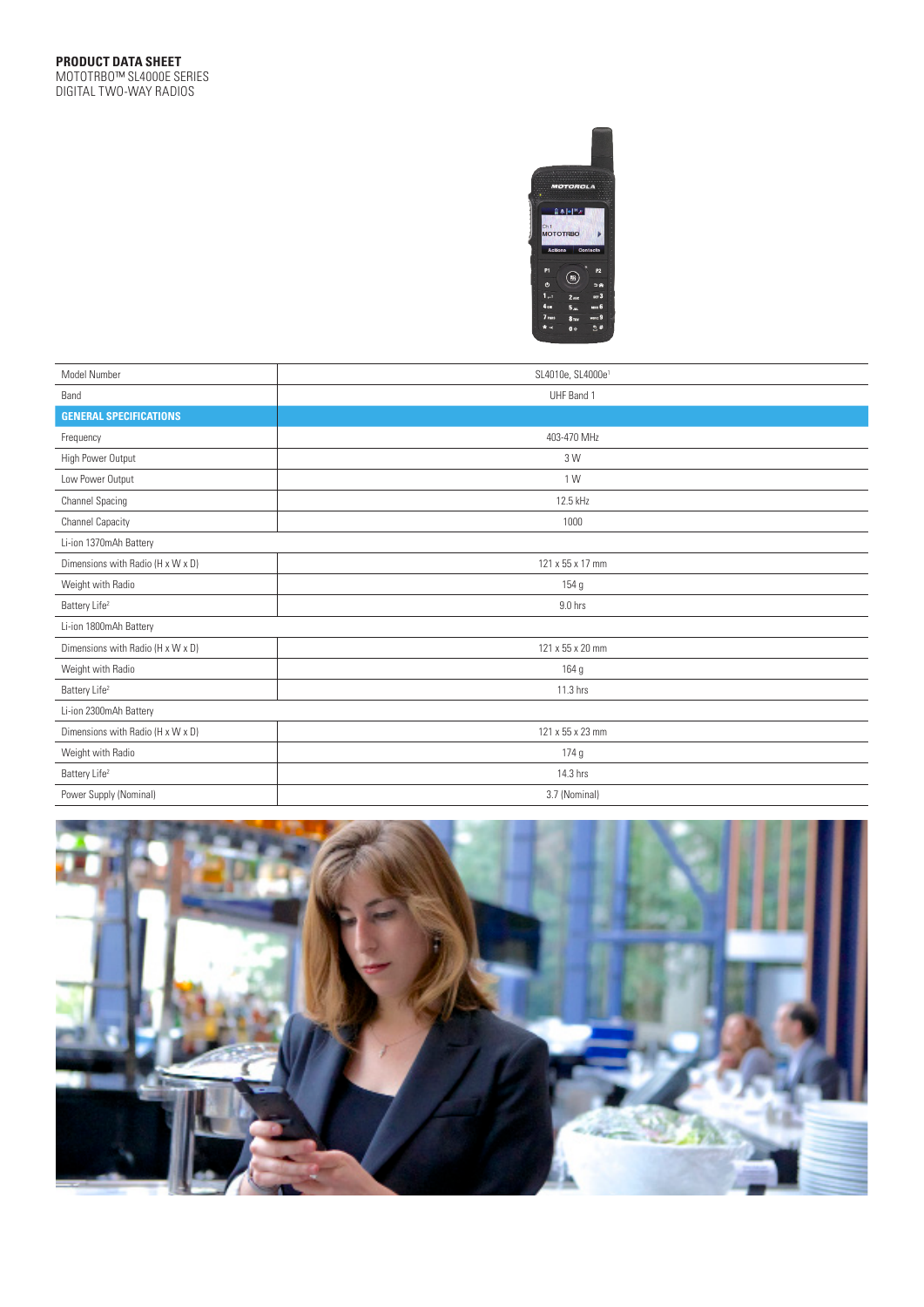#### **ALL MODELS**

| <b>TRANSMITTER SPECIFICATIONS</b>                |                                                                                                                                 |  |  |  |  |  |
|--------------------------------------------------|---------------------------------------------------------------------------------------------------------------------------------|--|--|--|--|--|
| 4FSK Digital Modulation                          | 12.5 kHz Data: 7K60F1D and 7K60FXD<br>12.5 kHz Voice: 7K60F1F and 7K60FXF<br>Combination of 12.5 kHz Voice and Data:<br>7K60F1W |  |  |  |  |  |
| Digital Protocol                                 | ETSI TS 102 361-1, -2, -3                                                                                                       |  |  |  |  |  |
| <b>Conducted/Radiated Emissions</b><br>(TIA603D) | -36 dBm < 1GHz, -30 dBm > 1GHz                                                                                                  |  |  |  |  |  |
| <b>Frequency Stability</b>                       | $\pm$ 1.5 ppm                                                                                                                   |  |  |  |  |  |
| <b>RECEIVER SPECIFICATIONS</b>                   |                                                                                                                                 |  |  |  |  |  |
| Digital Sensitivity (5% BER)                     | $0.15$ uV                                                                                                                       |  |  |  |  |  |
| <b>Conducted Spurious Emissions</b><br>(TIA603D) | $-57$ dBm                                                                                                                       |  |  |  |  |  |
| <b>AUDIO SPECIFICATIONS</b>                      |                                                                                                                                 |  |  |  |  |  |
| Digital Vocoder Type                             | AMBE+2™                                                                                                                         |  |  |  |  |  |
| Audio Response                                   | TIA603D                                                                                                                         |  |  |  |  |  |
| <b>Rated Audio</b>                               | 0.5W                                                                                                                            |  |  |  |  |  |
| Audio Distortion at Rated Audio                  | 3%                                                                                                                              |  |  |  |  |  |
|                                                  |                                                                                                                                 |  |  |  |  |  |

| <b>BLUETOOTH SPECIFICATIONS</b>     |                                                                                               |  |  |  |  |  |
|-------------------------------------|-----------------------------------------------------------------------------------------------|--|--|--|--|--|
| Version                             | 4 N                                                                                           |  |  |  |  |  |
| Range                               | Class 2, 10 m                                                                                 |  |  |  |  |  |
| <b>Supported Profiles</b>           | Bluetooth Headset Profile (HSP),<br>Serial Port Profile (SPP).<br>Motorola fast push-to-talk. |  |  |  |  |  |
| Simultaneous Connections            | 1 x audio accessory and 1 x data device                                                       |  |  |  |  |  |
| Permanent Discoverable Mode         | Optional                                                                                      |  |  |  |  |  |
| <b>Wi-Fi SPECIFICATIONS</b>         |                                                                                               |  |  |  |  |  |
| <b>Standards Supported</b>          | IEEE 802.11b, 802.11g, 802.11n                                                                |  |  |  |  |  |
| Security Protocol Supported         | WPA, WPA-2, WEP                                                                               |  |  |  |  |  |
| Maximum Number of SSIDs             | 128                                                                                           |  |  |  |  |  |
| <b>ENVIRONMENTAL SPECIFICATIONS</b> |                                                                                               |  |  |  |  |  |
| Operating Temperature <sup>3</sup>  | $-20$ °C to $+60$ °C                                                                          |  |  |  |  |  |
| Storage Temperature <sup>3</sup>    | $-30 °C$ to $+70 °C$                                                                          |  |  |  |  |  |
| Electrostatic Discharge             | IFC 61000-4-2 Level 3                                                                         |  |  |  |  |  |
| Dust and Water Intrusion            | IFC 60529 - IP54                                                                              |  |  |  |  |  |
| Salt Fog                            | 5% NaCl for 8 hrs at 35 C, 16 hrs standing                                                    |  |  |  |  |  |
| Packaging Test                      | MII-STD 810D and F                                                                            |  |  |  |  |  |

NOTES

1: SL4010e model includes option board circuitry as standard.

2: Typical battery life, 5/5/90 profile at maximum transmitter power with Bluetooth, Wi-Fi and Option Board applications disabled. 1370mAh battery rating is for 2W output.

Actual observed runtimes may vary.

3: Radio only. Battery operation down to -10°C only.

## **CONNECTION**<br>• UHF Band, 3 W

- UHF Band, 3 W
- Colour Screen<br>● Full Kevpad
- Full Keypad
- 1000 Channels
- Digital Only<br>● Voice and Da ⃝ Voice and Data
- ⃝ Integrated Wi-Fi
- Canned Text Messaging
- 
- Freeform Text Messaging
- Work Order Ticketing<br>● Bluetooth Audio
- Bluetooth Audio<br>● Bluetooth Data
- ⃝ Bluetooth Data
- ⃝ Bluetooth Permanent Discoverable Mode
- ⃝ Bluetooth Indoor Location Tracking
- ⃝ Voice Announcement
- ⃝ Text to Speech
- Option Board SL4010e
- ⃝ Home Channel Reminder
- ⃝ Vibrate Alert ⃝ Ambient Light Sensor

#### **AUDIO**

- ⃝ Intelligent Audio
- $\bigcirc$  SINC+ Noise Cancellation
- Acoustic Feedback Suppressor
- Microphone Distortion Control<br>● User-Selectable Audio Profiles ⃝ User-Selectable Audio Profiles
- 
- Switch Speaker<br>● Trill Enhancemen ⃝ Trill Enhancement

#### **PERSONALISATION**

- ⃝ Wide Range of Accessories
- 2 Programmable Buttons
- Emergency Button

#### **MANAGEMENT**

- ⃝ Radio Management
- Over-the-Air Programming<br>○ Over-the-Air Software Upd
- Over-the-Air Software Update

#### **SAFETY**

- ⃝ Integrated Accelerometer
- ⃝ Man Down
- Lone Worker<br>● Basic Privacy
- **Basic Privacy**
- Enhanced Privacy
- ◯ AES256 Encryption
- ⃝ Transmit Interrupt (decode)
- Transmit Interrupt (encode)<br>● Digital Emergency
- Digital Emergency
- Emergency Search Tone
- Remote Monitor
- Radio Disable / Enable
- Rated to IP54 ● Rugged to MIL-STD 810
- 

#### **SYSTEMS**

- ⃝ Direct Mode (including Dual Capacity Direct Mode)
- IP Site Connect (Single and Multi-Site)
- ⃝ Capacity Plus (Single and Multi-Site)
- $\circ$  Capacity Max
- ⃝ Connect Plus
- Standard feature
- ⃝ Optional feature

| <b>MILITARY STANDARDS</b> |              |                           |               |                           |               |                           |               |                           |               |                           |  |  |
|---------------------------|--------------|---------------------------|---------------|---------------------------|---------------|---------------------------|---------------|---------------------------|---------------|---------------------------|--|--|
|                           | MIL-STD 810C |                           | MIL-STD 810D  |                           | MIL-STD 810E  |                           | MIL-STD 810F  |                           | MIL-STD 810G  |                           |  |  |
|                           | METHOD       | PROCEDURE                 | <b>METHOD</b> | PROCEDURE                 | <b>METHOD</b> | <b>PROCEDURE</b>          | <b>METHOD</b> | PROCEDURE                 | <b>METHOD</b> | PROCEDURE                 |  |  |
| Low Pressure              | 500.1        |                           | 500.2         | Ш                         | 500.3         | $\parallel$               | 500.4         | Ш                         | 500.5         | $\parallel$               |  |  |
| High Temp                 | 501.1        | $\mathbb{L}$              | 501.2         | $I/A1.$ $II/A1$           | 501.3         | $I/A1.$ $II/A1$           | 501.4         | I/Hot, II/Hot             | 501.5         | I/A1, II/A1               |  |  |
| Low Temp                  | 502.1        |                           | 502.2         | $I/C3$ , $II/C1$          | 502.3         | $I/C3$ , $II/C1$          | 502.4         | $I/C3$ , $II/C1$          | 502.5         | $I/C3$ , $II/C1$          |  |  |
| <b>Temp Shock</b>         | 503.1        |                           | 503.2         | A1/C3                     | 503.3         | A1/C3                     | 503.4         |                           | 503.5         | $-LC$                     |  |  |
| Solar Radiation           | 505.1        | $\parallel$               | 505.2         | I/Hot-Drv                 | 505.3         | I/Hot-Drv                 | 505.4         | I/Hot-Drv                 | 505.5         | I/A1                      |  |  |
| Rain                      | 506.1        | $\parallel$ , $\parallel$ | 506.2         | $\parallel$ , $\parallel$ | 506.3         | $\parallel$ , $\parallel$ | 506.4         | $\parallel$ , $\parallel$ | 506.5         | $\parallel$ , $\parallel$ |  |  |
| Dust                      | 510.1        | $\mathbb{L}$              | 510.2         | $\parallel$ . $\parallel$ | 510.3         | $\mathbb{L} \mathbb{H}$   | 510.4         | $\parallel$ , $\parallel$ | 510.5         | $\parallel$ , $\parallel$ |  |  |
| Vibration                 | 514.2        | VIII/F, W, XI             | 514.3         | $1/10$ , $11/3$           | 514.4         | $I/24$ , $II/5$           | 514.5         | $1/24$ , $1/5$            | 514.6         | 1/24, 11/5                |  |  |
| Shock                     | 516.2        | $\parallel$ , $\parallel$ | 516.3         | I, IV                     | 516.4         | I, IV                     | 516.5         | I, IV                     | 516.6         | I, IV                     |  |  |

- 
- 
-